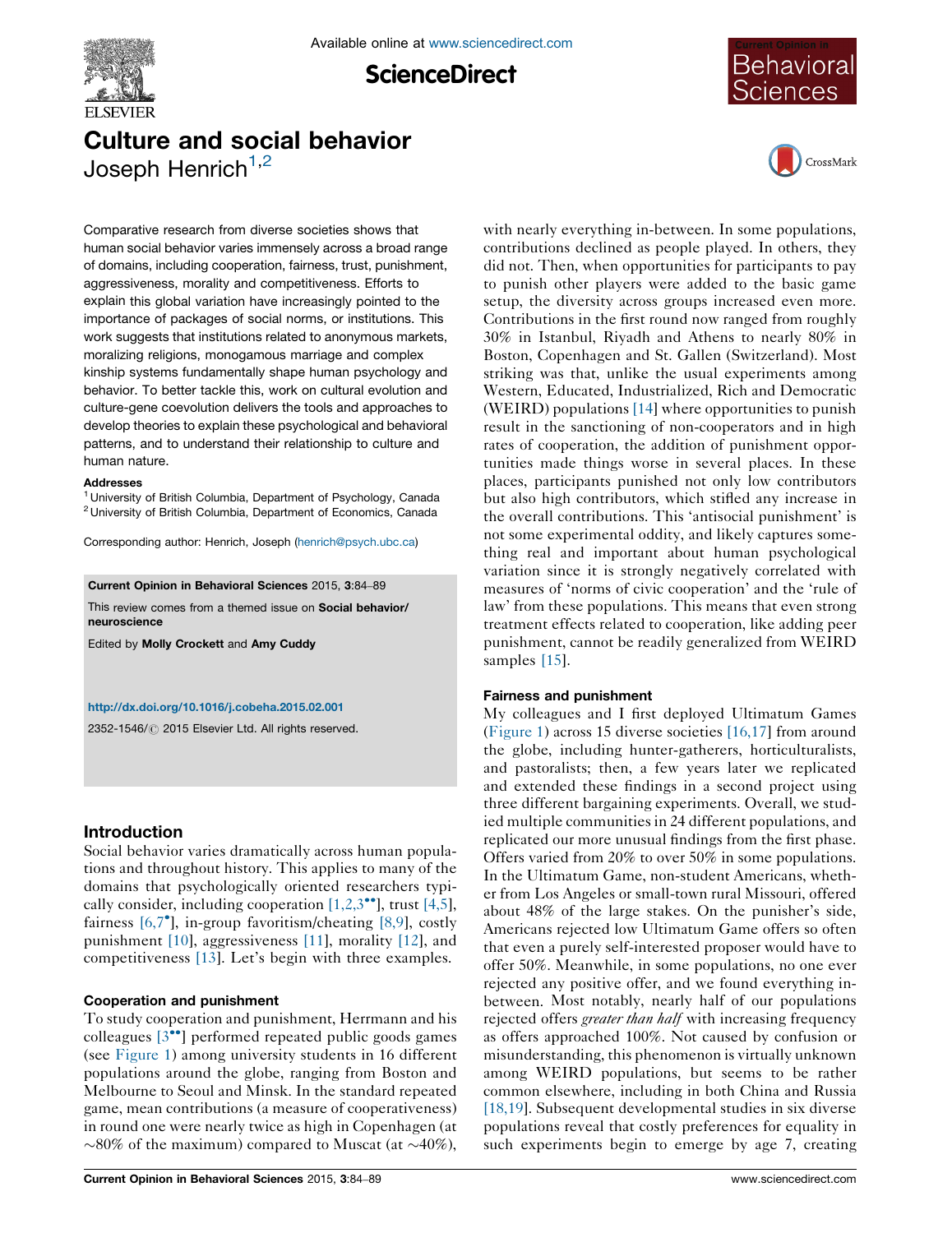<span id="page-1-0"></span>

The three major economic experiments described in the text.

substantial group differences by middle adolescence [\[20,21\]](#page-4-0).

#### In-group favoritism/parochialism

Hruschka and his colleagues [\[9](#page-4-0)"] developed a novel experiment called the Random Allocation Game (Figure 1) that permitted participants to anonymously cheat to favor either themselves or their local community over a distant stranger. They administered their

experiment in Bolivia, Bangladesh, Fiji, Arizona, Iceland and China and found immense variation, with Americans and Icelanders showing no favoritism toward themselves or their local groups over distant compatriots. These findings are consistent with traditional non-incentivized survey measures of in-group favoritism or parochialism, such as collectivism, nepotism and compatriotism, based on data from dozens of countries [\[8\]](#page-4-0).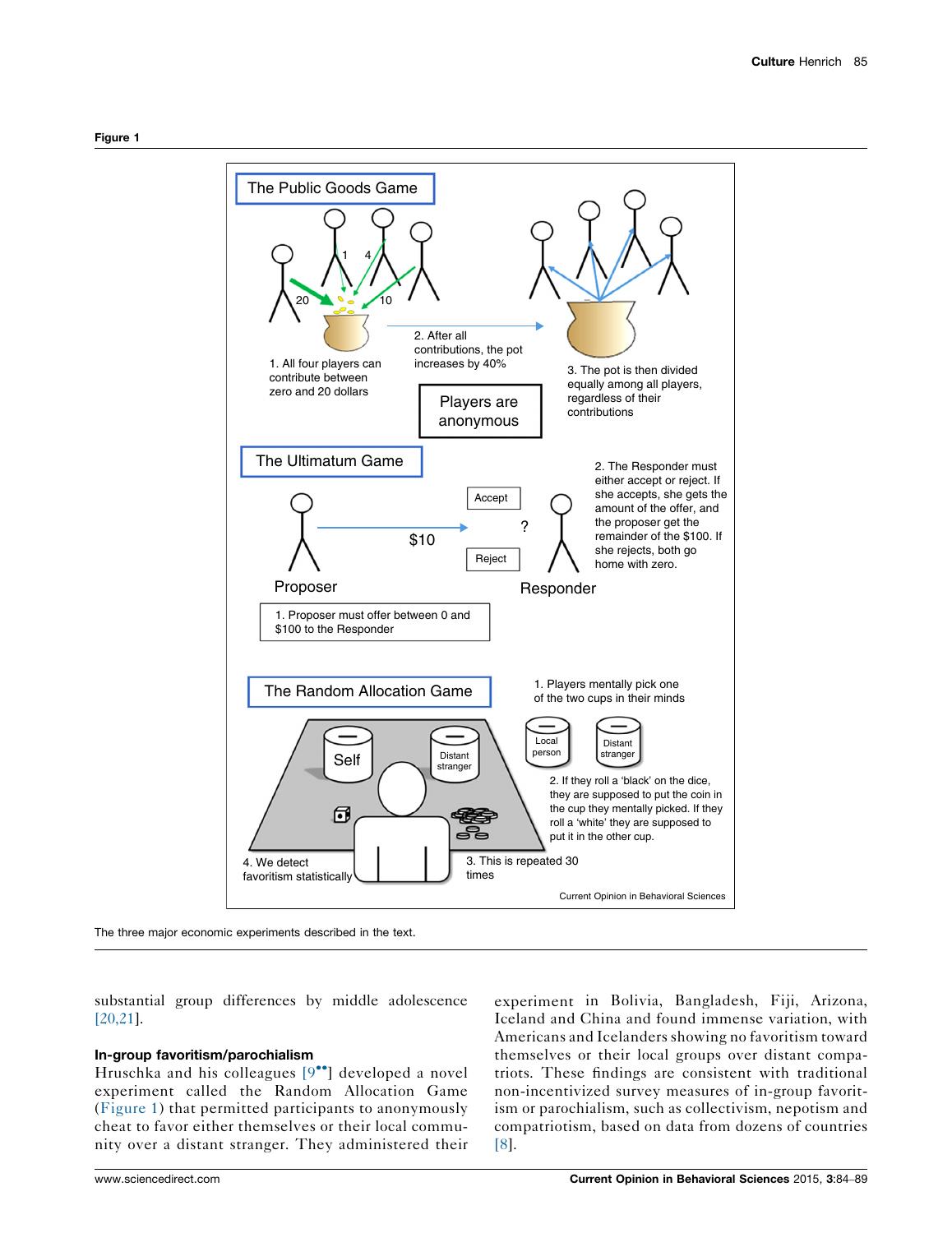Findings like these are daunting to many experimental researchers because disciplines like psychology, neuroscience and economics are not well equipped, either theoretically or institutionally, to deal with populationlevel psychological and neurological differences. Many psychologists, for example, tend to think of cross-cultural research as a nuisance [\[22](#page-4-0)], necessary only to confirm the universality of their findings (which are usually based on WEIRD undergraduates [\[23,24\]](#page-4-0)). To the contrary, the immense psychological and behavioral variation we observe across the globe should be seen as an intellectual opportunity, one that inspires new theoretical and methodological approaches [\[25\]](#page-4-0). The world is full of untapped psychological variation and natural experiments that can be used to develop and better test theories, theories that begin to map the linkages between psychology, institutions, biology, ecology and cultural evolution. Let us consider four packages of social norms — institutions — that have been linked to psychological differences (see Figure 2).

# Institutions and Psychology **Markets**

Market institutions are sets of social norms that regulate exchange among strangers, or at least among those without close ties of family, friendship and community. Drawing on cultural evolutionary theory in our studies of impersonal prosociality (described above), my colleagues and I theorized that market institutions would coevolve culturally with social norms, including internalized motivations, for impersonal trust, fairness and cooperation. We





The interface between psychology, institutions and culture.

found and replicated large correlations between our measures of market integration and mean offers in three economic games intended to measure impersonal fairness. Building on this work, Rustagi and his collaborators [\[26,27\]](#page-4-0) established one of the causal pathways, from markets to motivations, by taking advantage of a natural experiment in the Ethiopian Highlands. There, because people were geographically anchored by hereditary land tenure, the distance of a community from the market could be used as an exogenous proxy for market integration, and used to infer causality. This work revealed a strong relationship between proximity to the market and cooperative behavior (also, see Ref. [\[28](#page-4-0)]). In the laboratory, a converging line of evidence shows that priming markets increases impersonal trust [\[29](#page-4-0)]. Together, these studies suggest that market institutions coevolve culturally with psychological differences in sociality.

#### Religion and ritual

Norenzayan and colleagues [\[30](#page-4-0)°[,31,32](#page-4-0)] have argued that particular religious beliefs and ritual practices have spread culturally because they alter people's social behavior in ways that increase the success of their communities in competition with other groups. For example, believing in powerful moralizing gods who monitor and punish violations of prosocial norms may make people more likely to adhere to those norms. Empirically, across the globe, adherents to world religions, with these big moralizing gods, offer 6–10% more in bargaining games compared to those who adhere to traditional religions [\[7](#page-4-0)<sup>°</sup>]. Converging with this, dozens of priming experiments now confirm that unconsciously reminding religious people (but not atheists) of 'god' causes them to behave more prosocially in economic games [\[30](#page-4-0)°[,33\]](#page-4-0). Similarly, recent work shows how various ritual elements influence our sociality, including synchrony, music-making, costly acts, and the terrifying experiences created by many rites of passage [\[34](#page-4-0)[,35](#page-4-0)-43]. At the macro-level, the psychological effects of particular religious beliefs and practices may aggregate up to speed economic growth, increase fertility and reduce crime [\[44](#page-5-0)–47]. Collectively, this work indicates that religious beliefs and rituals are also cultural coevolving with aspects of social psychology.

#### Ecology and clans

Talhelm and colleagues [\[48](#page-5-0)<sup>\*</sup>] hypothesized that certain ecological conditions, in particular those conducive to intensive paddy rice cultivation, should favor the formation of highly cooperative groups. In the Chinese case, this ecological pressure likely generated tightly knit patrilineal clans. To test this, the team measured in-group favoritism in two ways in universities spread across China, and then tapped the natural variation in rice-growing across Chinese provinces. The results reveal a strong positive correlation between rice-growing and in-group favoritism. The authors take a step toward showing causality by using an exogenous measure of rice suitability (how ecologically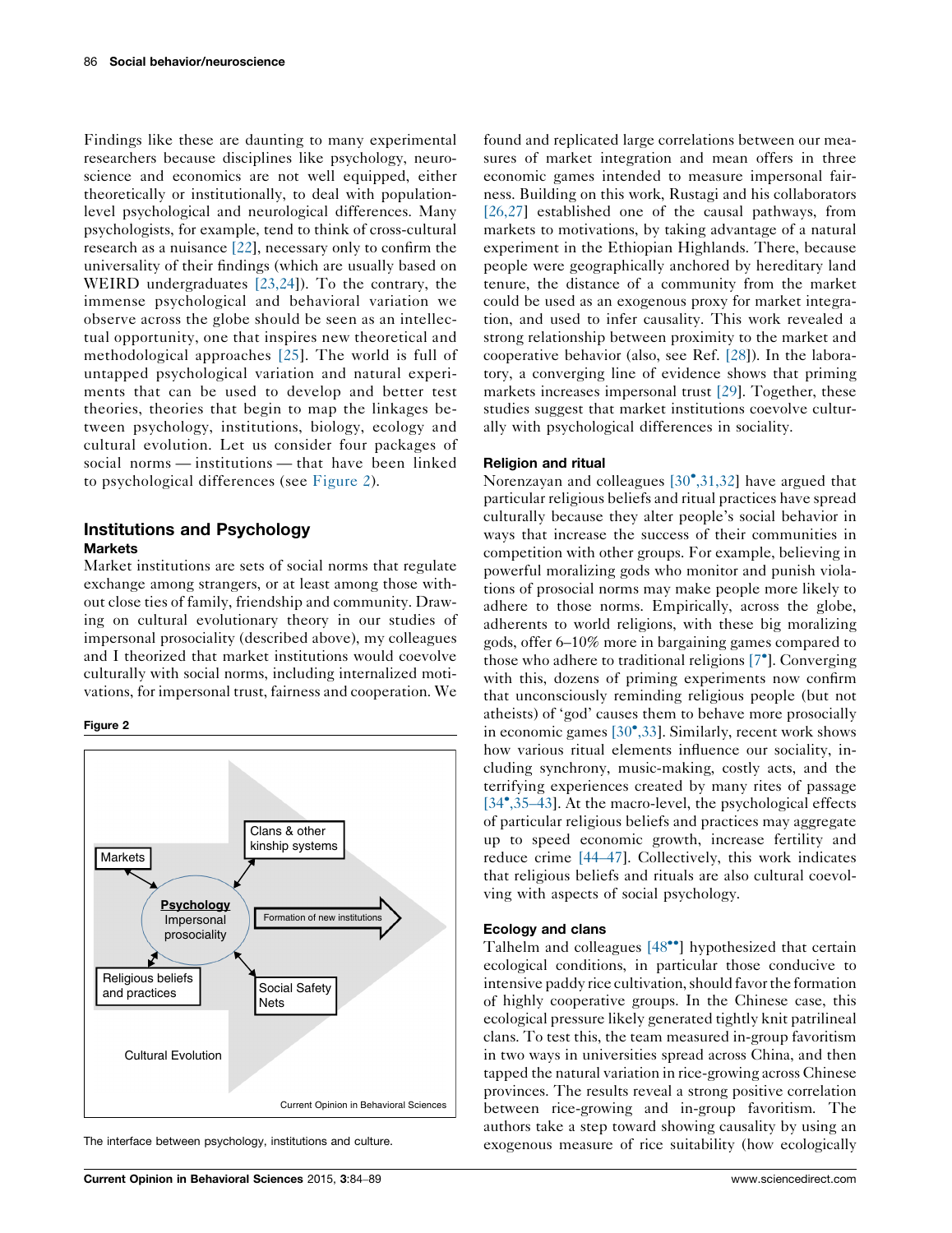good the land isfor rice) to predict actual rice-growing, and then use these estimates to predict their psychological measures. This removes concerns that a collectivistic psychology might cause more rice growing, as well as concerns that a third variable might cause both collectivism and ricegrowing. Such findings provide a cultural evolutionary theory that links ecology, social structure, and psychology, and may help explain cross-national differences in innovation [\[49](#page-5-0)].

#### Monogamous marriage

Most human societies have been polygynous, permitting high status men to marry multiple wives (at the same time). In general, the wealthier the society, the greater the degree of polygynous marriage. However, medieval and later European societies were rather unusual in being normatively monogamous, and this institution has been spreading globally only recently, arriving in Japan in 1880, China in 1953 and Nepal in 1963. Polygynous marriage continues in most of Africa, and parts of the Middle East. Converging lines of evidence now suggest that this 'peculiar institution', as historians describe it [\[50\]](#page-5-0), dramatically affects male psychology, and potentially male hormones, by suppressing male–male competition. In polygynous societies, as higher status males marry additional young wives, the competition rises substantially in the mating and marriage markets. Needing to dramatically raise their status just to get into the 'game', low status men become risk prone and steeply discount the future, leading to increases in crime rates and substance abuse. Meanwhile, in monogamous societies, getting married and having children domesticates men, lowering their testosterone and producing a psychological response that often includes substantial child investment. Overall, through a combination of psychological effects, normatively monogamous marriage may reduce crime, competitiveness, domestic violence, infant and child mortality and spousal homicides [\[51](#page-5-0)°].

## Social safety nets and security

Hruschka and his collaborators have used experimental and survey measures to reveal positive correlations between in-group favoritism with material security, using both participants' own subjective measures and nationallevel measures of institutions  $[8,9^{\bullet\bullet}]$  $[8,9^{\bullet\bullet}]$ . The team measured material security individually using a scale that assessed people's anxiety about having enough food in both the short and longer-term. Parallel work that exploits quasiexperimental situations in Sierra Leone and the Republic of Georgia shows that the experience of war creates enduring increases in in-group favoritism, but only if the experience occurs within a developmental window from roughly age 7 to 20  $([21]$  $([21]$ , also see [\[52](#page-5-0)]).

These lines of research suggest that institutions such as those related to marriage, markets, religions, kinship and safety nets have substantial impacts on human psychology and social behavior. It also suggests that people from market-integrated, non-kin-based societies with moralizing gods and normative monogamous marriage will have a rather odd social psychology. But, how do we theorize institutions? Where do institutions come from?

Neither psychology nor economics is currently theoretically well-equipped to explain the origins of institutions [\[53](#page-5-0)]. To get there, to build a theory of cultural evolution capable of explaining where institutions come from, researchers have gone back to the basics, to reconstruct our understanding of human evolution and the nature of our species [\[54,55,56](#page-5-0)<sup>\*\*</sup>[,57\]](#page-5-0). These approaches, rather than ignoring our species extreme reliance on culture, have used the logic of natural selection and mathematical modeling to ask how natural selection might have shaped our learning psychology to most effectively extract ideas, beliefs, motivations and practices from the minds of others. This intellectual move dissolves the destructive dichotomy between 'evolutionary' and 'cultural' explanations and fully incorporates cultural explanations under an expanded Darwinian umbrella. The hypothesized cultural learning mechanisms can, and have been, empirically tested in both the laboratory and field, in infants, children and adults from diverse societies [\[54,58](#page-5-0)–63].

This foundation then allows theorists to model cultural evolution by building on empirically established psychological mechanisms. The result is *cultural evolutionary game theory* [\[64\]](#page-5-0). This powerful tool has already been deployed to understand the emergence of a wide range of social norms and institutions, including those related to social stratification [\[65\]](#page-5-0), ethnic groups [\[66](#page-5-0)], cultures of honor [\[67\]](#page-5-0), signaling systems [\[68](#page-5-0)], punishment [\[69](#page-5-0)–71] and various reputational systems [\[72,73\]](#page-5-0). Of course, this research program is really just getting started.

Finally, many researchers want to study those psychological processes that make us uniquely human. The problem is, at this point, there has been so little systematic comparative experimental research across diverse populations that we currently lack any reliable way to know when we are tapping innate psychological processes, or the products of centuries of cultural evolution, that have constructed unique institutional forms, such as those related to religions, rituals, families, markets and marriage. The way forward is to embrace the globe as one's laboratory, and design research programs that harness the immense range of opportunities it provides.

## Conflict of interest statement

Nothing declared.

## Acknowledgements

Thanks to the Social Science and Humanities Research Council of Canada (SSHRC) and the Canadian Institute for Advanced Research (CIFAR). Thanks also to Cristina Moya and Colin Xu.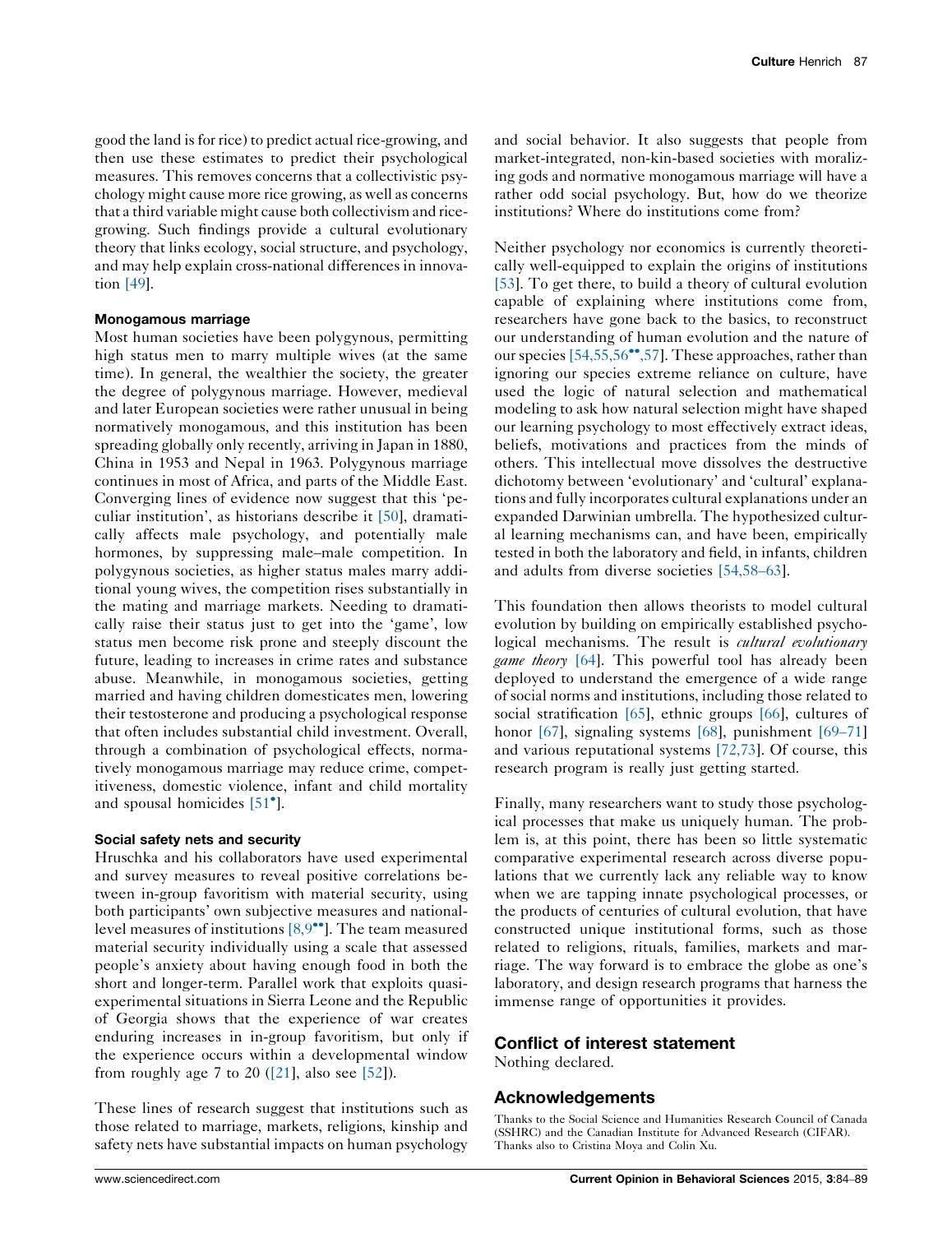## <span id="page-4-0"></span>**References**

- 1. Gächter S, Herrmann B, Thoni C: [Cross-cultural](http://refhub.elsevier.com/S2352-1546(15)00025-X/sbref0370) differences in norm enforcement. Behav Brain Sci [2005:822-823.](http://refhub.elsevier.com/S2352-1546(15)00025-X/sbref0370)
- 2. Henrich J. Smith N: Comparative [experimental](http://refhub.elsevier.com/S2352-1546(15)00025-X/sbref0375) evidence from **[Machiguenga,](http://refhub.elsevier.com/S2352-1546(15)00025-X/sbref0375) Mapuche, and American Populations**. In<br>Foundations of Human Sociality: Economic [Experiments](http://refhub.elsevier.com/S2352-1546(15)00025-X/sbref0375) and [Ethnographic](http://refhub.elsevier.com/S2352-1546(15)00025-X/sbref0375) Evidence from Fifteen Small-scale Societies. Edited by Henrich J, Boyd R, Bowles S, Gintis H, Fehr E, [Camerer](http://refhub.elsevier.com/S2352-1546(15)00025-X/sbref0375) C. Oxford [University](http://refhub.elsevier.com/S2352-1546(15)00025-X/sbref0375) Press; 2004[:125-167.](http://refhub.elsevier.com/S2352-1546(15)00025-X/sbref0375)
- 3. Herrmann B, Thoni C, Gächter S: Antisocial [punishment](http://refhub.elsevier.com/S2352-1546(15)00025-X/sbref0380) across

●● societies. Science 2008, 319:1362-1367.<br>This highly impactful article presents the two versions of the public goods societies. Science 2008, 319[:1362-1367.](http://refhub.elsevier.com/S2352-1546(15)00025-X/sbref0380) game performed in 16 populations around the globe, as described in the main text.

- 4. Algan Y, Cahuc P: [Inherited](http://refhub.elsevier.com/S2352-1546(15)00025-X/sbref0385) trust and growth. Am Econ Rev 2010, 100[:2060-2092.](http://refhub.elsevier.com/S2352-1546(15)00025-X/sbref0385)
- 5. Glaeser EL, Laibson DI, [Scheinkman](http://refhub.elsevier.com/S2352-1546(15)00025-X/sbref0390) JA, Soutter CL: Measuring trust. Q. J. Econ. 2000, 115[:811-846.](http://refhub.elsevier.com/S2352-1546(15)00025-X/sbref0390)
- 6. Henrich J, Boyd R, Bowles S, [Camerer](http://refhub.elsevier.com/S2352-1546(15)00025-X/sbref0395) C, Fehr E, Gintis H (Eds): Foundations of Human Sociality: Economic [Experiments](http://refhub.elsevier.com/S2352-1546(15)00025-X/sbref0395) and [Ethnographic](http://refhub.elsevier.com/S2352-1546(15)00025-X/sbref0395) Evidence from Fifteen Small-scale Societies. Oxford: Oxford University Press; 2004.
- 7. Ensminger J, Henrich J (Eds): [Experimenting](http://refhub.elsevier.com/S2352-1546(15)00025-X/sbref0400) with Social Norms: Fairness and Punishment in [Cross-Cultural](http://refhub.elsevier.com/S2352-1546(15)00025-X/sbref0400) Perspective. New York:

Fairness and Punishment in Cross-Cultural Perspective. New York:<br>Russell Sage Press; 2014.<br>This volume presents the latest synthesis of comparative behavioral experiments done systematically around the globe in diverse societies, including among hunter-gatherers, horticulturalists, pastorialists and wage workers. With both a condensed paper version, and a large and extended e-version, readers can see sweeping analyses and general theory as well as detailed case studies of individual populations.

- Hruschka DJ, Henrich J: [Institutions,](http://refhub.elsevier.com/S2352-1546(15)00025-X/sbref0405) parasites and the persistence of in-group [preferences](http://refhub.elsevier.com/S2352-1546(15)00025-X/sbref0405). PLOS ONE 2013:8.
- 9. Hruschka DJ, Efferson C, Jiang T, [Falletta-Cowden](http://refhub.elsevier.com/S2352-1546(15)00025-X/sbref0410) A,
- $\bullet$  $\bullet$ [Sigurdsson](http://refhub.elsevier.com/S2352-1546(15)00025-X/sbref0410) S, McNamara R, Sands M, Munira S, Slingerland E, Henrich J, Strong Institutions: Impartial [institutions,](http://refhub.elsevier.com/S2352-1546(15)00025-X/sbref0410) pathogen stress and the [expanding](http://refhub.elsevier.com/S2352-1546(15)00025-X/sbref0410) social network. Hum Nat 2014, 25[:567-579.](http://refhub.elsevier.com/S2352-1546(15)00025-X/sbref0410)

This paper develops the Random Allocation Game and deploys it in eight diverse populations to study the effects on material security on in-group favoritism.

- 10. Henrich J, McElreath R, [Ensminger](http://refhub.elsevier.com/S2352-1546(15)00025-X/sbref0415) J, Barr A, Barrett C,<br>[Bolyanatz](http://refhub.elsevier.com/S2352-1546(15)00025-X/sbref0415) A, Cardenas JC, Gurven M, Gwako E, Henrich N e*t al.*: Costly [punishment](http://refhub.elsevier.com/S2352-1546(15)00025-X/sbref0415) across human societies. Science 2006, 312[:1767-1770.](http://refhub.elsevier.com/S2352-1546(15)00025-X/sbref0415)
- 11. Nisbett RE, Cohen D: Culture of Honor. Boulder, CO: [Westview](http://refhub.elsevier.com/S2352-1546(15)00025-X/sbref0420) [Press;](http://refhub.elsevier.com/S2352-1546(15)00025-X/sbref0420) 1996.
- 12. Haidt J: The [Righteous](http://refhub.elsevier.com/S2352-1546(15)00025-X/sbref0425) Mind: Why Good People are Divided by Politics and Religion. 1st ed.. New York: [Pantheon](http://refhub.elsevier.com/S2352-1546(15)00025-X/sbref0425) Books; 2012.
- 13. Gneezy U, Leonard KL, List JA: Gender [differences](http://refhub.elsevier.com/S2352-1546(15)00025-X/sbref0430) in [competition:](http://refhub.elsevier.com/S2352-1546(15)00025-X/sbref0430) evidence from a matrilineal and a patriarchal society. [Econometrica](http://refhub.elsevier.com/S2352-1546(15)00025-X/sbref0430) 2009, 77:1637-1664.
- 14. Henrich J, Heine SJ, [Norenzayan](http://refhub.elsevier.com/S2352-1546(15)00025-X/sbref0435) A: Most people are not WEIRD. [Nature](http://refhub.elsevier.com/S2352-1546(15)00025-X/sbref0435) 2010, 466:29.
- 15. Hruschka DJ, Henrich J: Economic and [evolutionary](http://refhub.elsevier.com/S2352-1546(15)00025-X/sbref0440) hypotheses for [cross-population](http://refhub.elsevier.com/S2352-1546(15)00025-X/sbref0440) variation in parochialism. Front Hum [Neurosci](http://refhub.elsevier.com/S2352-1546(15)00025-X/sbref0440) 2013:7.
- 16. Henrich J, Boyd R, Bowles S, [Camerer](http://refhub.elsevier.com/S2352-1546(15)00025-X/sbref0445) C, Fehr E, Gintis H, McElreath R: In search of Homo [economicus:](http://refhub.elsevier.com/S2352-1546(15)00025-X/sbref0445) behavioral [experiments](http://refhub.elsevier.com/S2352-1546(15)00025-X/sbref0445) in 15 small-scale societies. Am Econ Rev 2001, 91[:73-78.](http://refhub.elsevier.com/S2352-1546(15)00025-X/sbref0445)
- 17. Henrich J, Boyd R, Bowles S, [Camerer](http://refhub.elsevier.com/S2352-1546(15)00025-X/sbref0450) C, Fehr E, Gintis H, McElreath R, Alvard M, Barr A, Ensminger J et al.: ['Economic](http://refhub.elsevier.com/S2352-1546(15)00025-X/sbref0450) man' in [cross-cultural](http://refhub.elsevier.com/S2352-1546(15)00025-X/sbref0450) perspective: behavioral experiments in 15 [small-scale](http://refhub.elsevier.com/S2352-1546(15)00025-X/sbref0450) societies. Behav Brain Sci 2005, 28:795-815.
- 18. Bahry DL, Wilson RK: [Confusion](http://refhub.elsevier.com/S2352-1546(15)00025-X/sbref0455) or fairness in the field? Rejection in the [ultimatum](http://refhub.elsevier.com/S2352-1546(15)00025-X/sbref0455) game under the strategy method. J Econ Behav Organ 2006, 60[:37-54.](http://refhub.elsevier.com/S2352-1546(15)00025-X/sbref0455)
- 19. [Hennig-Schmidt](http://refhub.elsevier.com/S2352-1546(15)00025-X/sbref0460) H, Li Z-Y, Yang C: Why people reject advantageous offers: [non-monotone](http://refhub.elsevier.com/S2352-1546(15)00025-X/sbref0460) strategies in ultimatum [bargaining:](http://refhub.elsevier.com/S2352-1546(15)00025-X/sbref0460) first results from a video experiment in the People's [Republic](http://refhub.elsevier.com/S2352-1546(15)00025-X/sbref0460) of China. J Econ Behav Organ 2008, 65[:373-384.](http://refhub.elsevier.com/S2352-1546(15)00025-X/sbref0460)
- 20. House BR, Silk JB, Henrich J, Barrett HC, Scelza BA, [Boyette](http://refhub.elsevier.com/S2352-1546(15)00025-X/sbref0465) AH, Hewlett BS, McElreath R, Laurence S: [Ontogeny](http://refhub.elsevier.com/S2352-1546(15)00025-X/sbref0465) of prosocial<br>behavior across diverse [societies](http://refhub.elsevier.com/S2352-1546(15)00025-X/sbref0465). Proc Natl Acad Sci U S A 2013, 110[:14586-14591.](http://refhub.elsevier.com/S2352-1546(15)00025-X/sbref0465)
- 21. Bauer M, Cassar A, Chytilová J, Henrich J: War's [enduring](http://refhub.elsevier.com/S2352-1546(15)00025-X/sbref0470) effects on the [development](http://refhub.elsevier.com/S2352-1546(15)00025-X/sbref0470) of egalitarian motivations and ingroup biases. [Psychol](http://refhub.elsevier.com/S2352-1546(15)00025-X/sbref0470) Sci 2014, 25:47-57.
- 22. Shweder RA: Cultural [psychology:](http://refhub.elsevier.com/S2352-1546(15)00025-X/sbref0475) what is it? In Cultural Psychology: Essays on Comparative Human [Development.](http://refhub.elsevier.com/S2352-1546(15)00025-X/sbref0475) Edited by Stigler , Shweder , Herdt . [Cambridge](http://refhub.elsevier.com/S2352-1546(15)00025-X/sbref0475) University Press; 1990: [1-43.](http://refhub.elsevier.com/S2352-1546(15)00025-X/sbref0475)
- 23. Norenzayan A, Heine SJ: [Psychological](http://refhub.elsevier.com/S2352-1546(15)00025-X/sbref0480) universals: what are they and how can we know? Psychol Bull 2005, 131[:763-784.](http://refhub.elsevier.com/S2352-1546(15)00025-X/sbref0480)
- 24. Henrich J, Heine SJ, [Norenzayan](http://refhub.elsevier.com/S2352-1546(15)00025-X/sbref0485) A: The weirdest people in the [word?](http://refhub.elsevier.com/S2352-1546(15)00025-X/sbref0485) Behav Brain Sci 2010, 33:1-23.
- 25. Henrich J, Heine SJ, [Norenzayan](http://refhub.elsevier.com/S2352-1546(15)00025-X/sbref0490) A: Beyond WEIRD: towards a [broad-based](http://refhub.elsevier.com/S2352-1546(15)00025-X/sbref0490) behavioral science. Behav Brain Sci 2010, 33: [51-75.](http://refhub.elsevier.com/S2352-1546(15)00025-X/sbref0490)
- 26. Rustagi D, Engel S, Kosfeld M: Conditional [cooperation](http://refhub.elsevier.com/S2352-1546(15)00025-X/sbref0495) and costly [monitoring](http://refhub.elsevier.com/S2352-1546(15)00025-X/sbref0495) explain success in forest commons [management](http://refhub.elsevier.com/S2352-1546(15)00025-X/sbref0495). Science 2010, 330:961-965.
- 27. Rustagi, D. Conditional Cooperation, Market Integration, and Institution Formation: Evidence from Commons Management in Ethiopia. n.d.
- 28. Voors MJ, Nillesen EEM, [Verwimp](http://refhub.elsevier.com/S2352-1546(15)00025-X/sbref0505) P, Bulte EH, Lensink R, Van Soest DP: Violent conflict and behavior: a field [experiment](http://refhub.elsevier.com/S2352-1546(15)00025-X/sbref0505) in Burundi. Am Econ Rev 2012, 102[:941-964.](http://refhub.elsevier.com/S2352-1546(15)00025-X/sbref0505)
- 29. [Al-Ubaydli](http://refhub.elsevier.com/S2352-1546(15)00025-X/sbref0510) O, Houser D, Nye J, Paganelli MP, Pan X: The causal effect of market participation on trust: an [experimental](http://refhub.elsevier.com/S2352-1546(15)00025-X/sbref0510)<br>investigation using randomized control. In [Interdisciplinary](http://refhub.elsevier.com/S2352-1546(15)00025-X/sbref0510) Center for [Economic](http://refhub.elsevier.com/S2352-1546(15)00025-X/sbref0510) Science. Edited by Fairfax. George Mason [University;](http://refhub.elsevier.com/S2352-1546(15)00025-X/sbref0510) 2011.
- 30. 30. [Norenzayan](http://refhub.elsevier.com/S2352-1546(15)00025-X/sbref0515) A, Shariff AF, Gervais WM, Willard A, McNamara R,<br>• [Slingerland](http://refhub.elsevier.com/S2352-1546(15)00025-X/sbref0515) E, Henrich J: **The cultural evolution of prosocial** religions. Behav Brain Sci 2015. [\(forthcoming\).](http://refhub.elsevier.com/S2352-1546(15)00025-X/sbref0515)

This theoretical synthesis lays out a theory for the cultural evolution of the modern prosocial religions that have come to dominate the world. In the process, it reviews an immense amount of evidence from psychology, economics, history and anthropology.

- 31. Slingerland E, Henrich J, [Norenzayan](http://refhub.elsevier.com/S2352-1546(15)00025-X/sbref0520) A: **The evolution of**<br> **prosocial religions**. In *Cultural Evolution: Society, [Technology,](http://refhub.elsevier.com/S2352-1546(15)00025-X/sbref0520)*<br> *Language and Religion.* Edited by Richerson PJ, [Christiansen](http://refhub.elsevier.com/S2352-1546(15)00025-X/sbref0520) MH. [Cambridge:](http://refhub.elsevier.com/S2352-1546(15)00025-X/sbref0520) MIT Press; 2013.
- 32. Norenzayan A, Henrich J, Slingerland E: Religious [prosociality:](http://refhub.elsevier.com/S2352-1546(15)00025-X/sbref0525) a **synthesis**. In *Cultural Evolution: Society, [Technology,](http://refhub.elsevier.com/S2352-1546(15)00025-X/sbref0525) Language*<br>*and Religion.* Edited by Richerson PJ, [Christiansen](http://refhub.elsevier.com/S2352-1546(15)00025-X/sbref0525) MH. [Cambridge:](http://refhub.elsevier.com/S2352-1546(15)00025-X/sbref0525) MIT Press; 2013.
- 33. Shariff AF, [Norenzayan](http://refhub.elsevier.com/S2352-1546(15)00025-X/sbref0530) A: God is watching you priming god concepts increases prosocial behavior in an [anonymous](http://refhub.elsevier.com/S2352-1546(15)00025-X/sbref0530) [economic](http://refhub.elsevier.com/S2352-1546(15)00025-X/sbref0530) game. Psychol Sci 2007, 18:803-809.
- 34. [Whitehouse](http://refhub.elsevier.com/S2352-1546(15)00025-X/sbref0535) H, Lanman JA: The ties that bind us: ritual, fusion,
- and [identification](http://refhub.elsevier.com/S2352-1546(15)00025-X/sbref0535). Curr Anthropol 2014.
- This paper reviews recent work linking ritual to psychology and sociality.
- 35. [Xygalatas](http://refhub.elsevier.com/S2352-1546(15)00025-X/sbref0540) D, Mitkidis P, Fischer R, Reddish P, Skewes J,<br>Geertz AW, [Roepstorff](http://refhub.elsevier.com/S2352-1546(15)00025-X/sbref0540) A, Bulbulia J: **Extreme rituals promote** [prosociality](http://refhub.elsevier.com/S2352-1546(15)00025-X/sbref0540). Psychol Sci 2013, 24:1602-1605.
- 36. Atran S, Henrich J: The [evolution](http://refhub.elsevier.com/S2352-1546(15)00025-X/sbref0545) of religion: how cognitive byproducts, adaptive learning [heuristics,](http://refhub.elsevier.com/S2352-1546(15)00025-X/sbref0545) ritual displays, and group competition generate deep [commitments](http://refhub.elsevier.com/S2352-1546(15)00025-X/sbref0545) to prosocial [religions](http://refhub.elsevier.com/S2352-1546(15)00025-X/sbref0545). Biol Theory 2010, 5:1-13.
- 37. Wiltermuth SS, Heath C: Synchrony and [cooperation](http://refhub.elsevier.com/S2352-1546(15)00025-X/sbref0550). Psychol Sci [2009,](http://refhub.elsevier.com/S2352-1546(15)00025-X/sbref0550) 20:1-5.